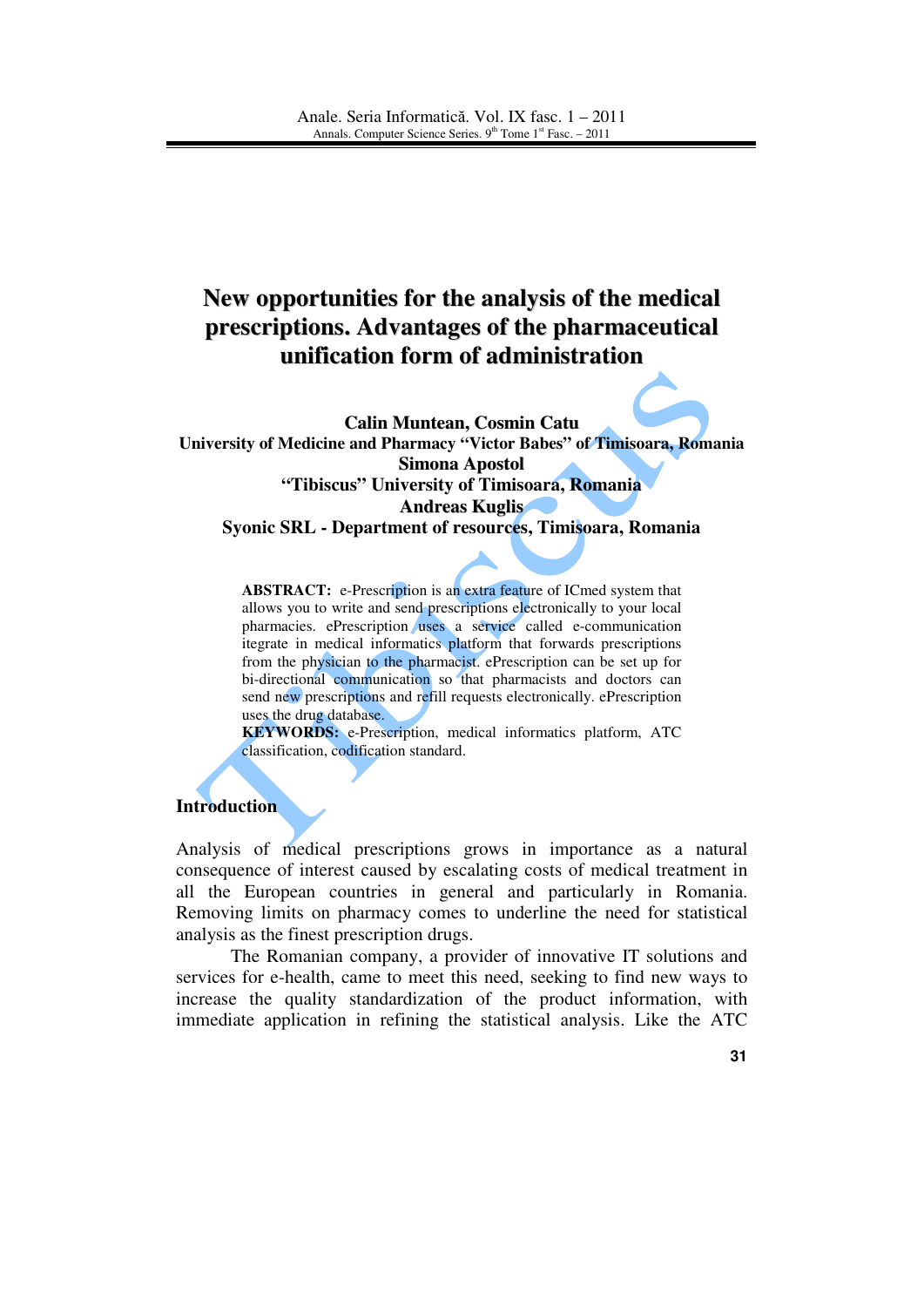classification we have tried to identify a standard classification in terms of drug dosage form of presentation. As we have not find a classification to satisfy our aim, we proceeded to establish a pharmaceutical form, to cover as many aspects as possible. Then we started to correct the medicines database in Romania, from the new classification and finally we have made some statistics based on the new classification using prescribing data from the medical informatics platform, opening the opportunity for further deeper statistical analysis.

## **1. Objective**

 $\triangleright$  Initial considerations



The need to address new opportunities in the analysis of the medical prescriptions imposed by the drug treatment costs growth in Europe in general and especially in Romania, has led the company research team to identify new opportunities starting from data about drugs.

Data on drugs, as they are currently structured, except for the ATC classification and the criteria of price, offers little grounds for complex statistics. We have identified the opportunity to consider a new criterion, namely *the pharmaceutical / the dosage form*.

 $\triangleright$  Findings related to the dosage form

Drug database provided by the National Medicines Agency (NMA) in its initial form, but in all the other forms, too (provided by the Ministry of Health National, the Health Insurance House) shows the pharmaceutical forms as texts, with abbreviations.

Similar formulations (text) can be found in drugs data of other countries such as Germany or Hungary. In Germany, three-letter abbreviations are used; however it is not practical for statistical classification.

Besides the fact that the pharmaceutical form has a text form, in many cases *there are several names for the same dosage form*, they differ in how short they are, the presence or the absence of different spaces in the text and the choice of abbreviations for the same used word.

 $\triangleright$  Defined objectives of the work

There were three clearly defined objectives:

 1. to structure the dosage form on several levels of information (according to several criteria)

**32**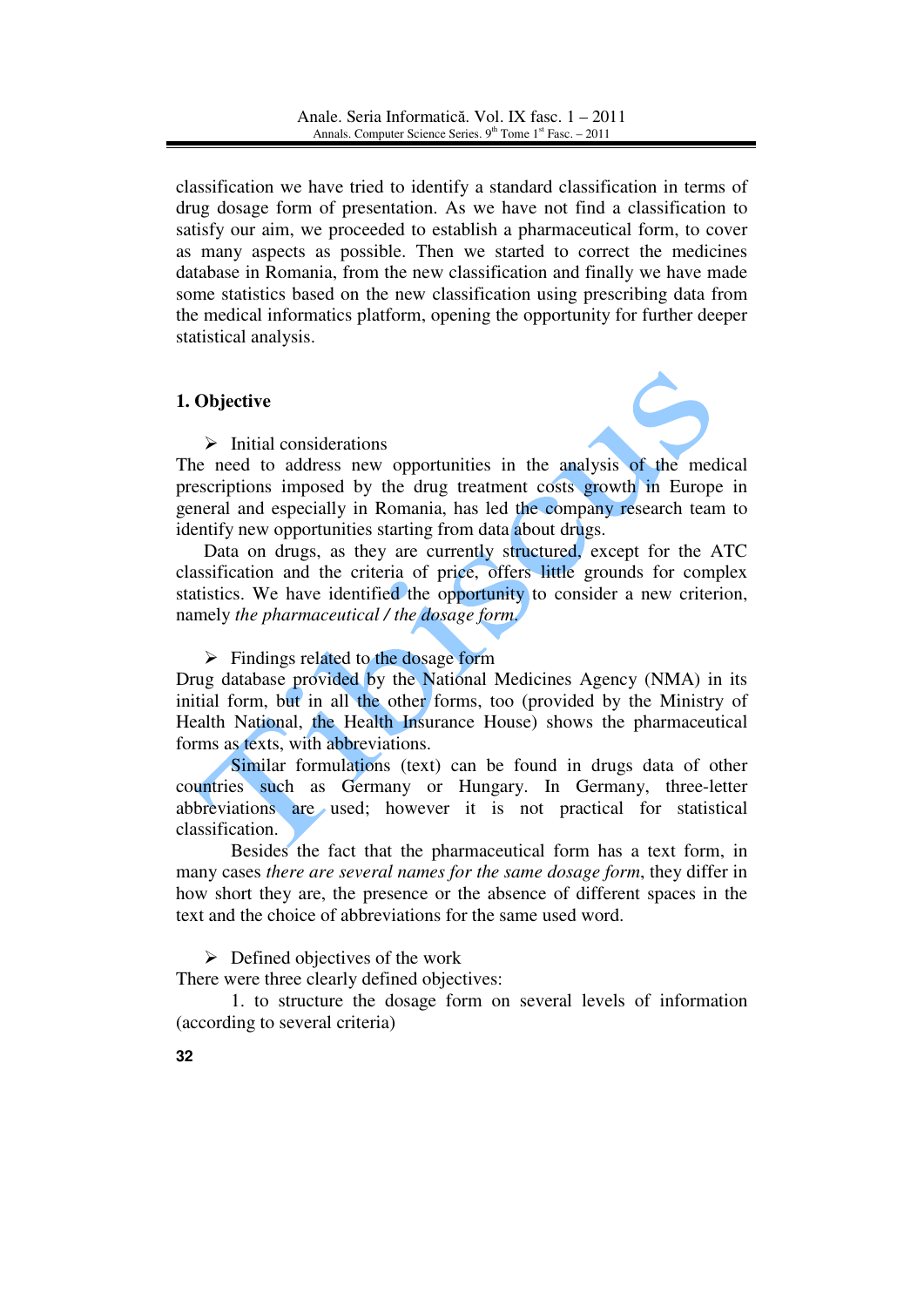2. to correct and to unify the existing pharmaceutical forms from the new classification, obtaining a drug database built on new principles

3. to apply the innovation on a set of data and to determine some statistical indicators where to apply the standardized classification of the dosage forms.

### **2. Methods and actions**

We have started from a total of 420 dosage forms available in drugs databases during July 2006 - July 2008. The standardization was done in three stages.

### **Stage I.**

Cleaning and text processing procedures were applied by:

- The elimination of the extra spaces
- The removal or the entry of points to abbreviations
- The choice of the same abbreviations
- The preservation of the words order in describing the pharmaceutical form

*Thus, we have reduced the number of pharmaceutical forms from 420 to 320*.

Example: Instead of three forms for the enteric-coated tablets (COMPR. FILM, COMPR. FILM, and COMPR.FILM) we had only one form (COMPR. FILM).

## **Stage II.**

*Dosage forms characteristics were defined on five levels*, respecting the following aspects:

- - The route of administration (*oral, parenterally, inhalation, vaginal, etc*.)
- The physical presentation (*tablet, capsule, concentrated, lyophilized, powder, etc.*)
- Parenterally mode of administration (*injection or infusion on one hand and the place on the other hand - intramuscular, intravenous, intraocular, etc.*)
- - Special physical properties of the presentation form (*entericcoated tablets, chewable, soft*, etc.)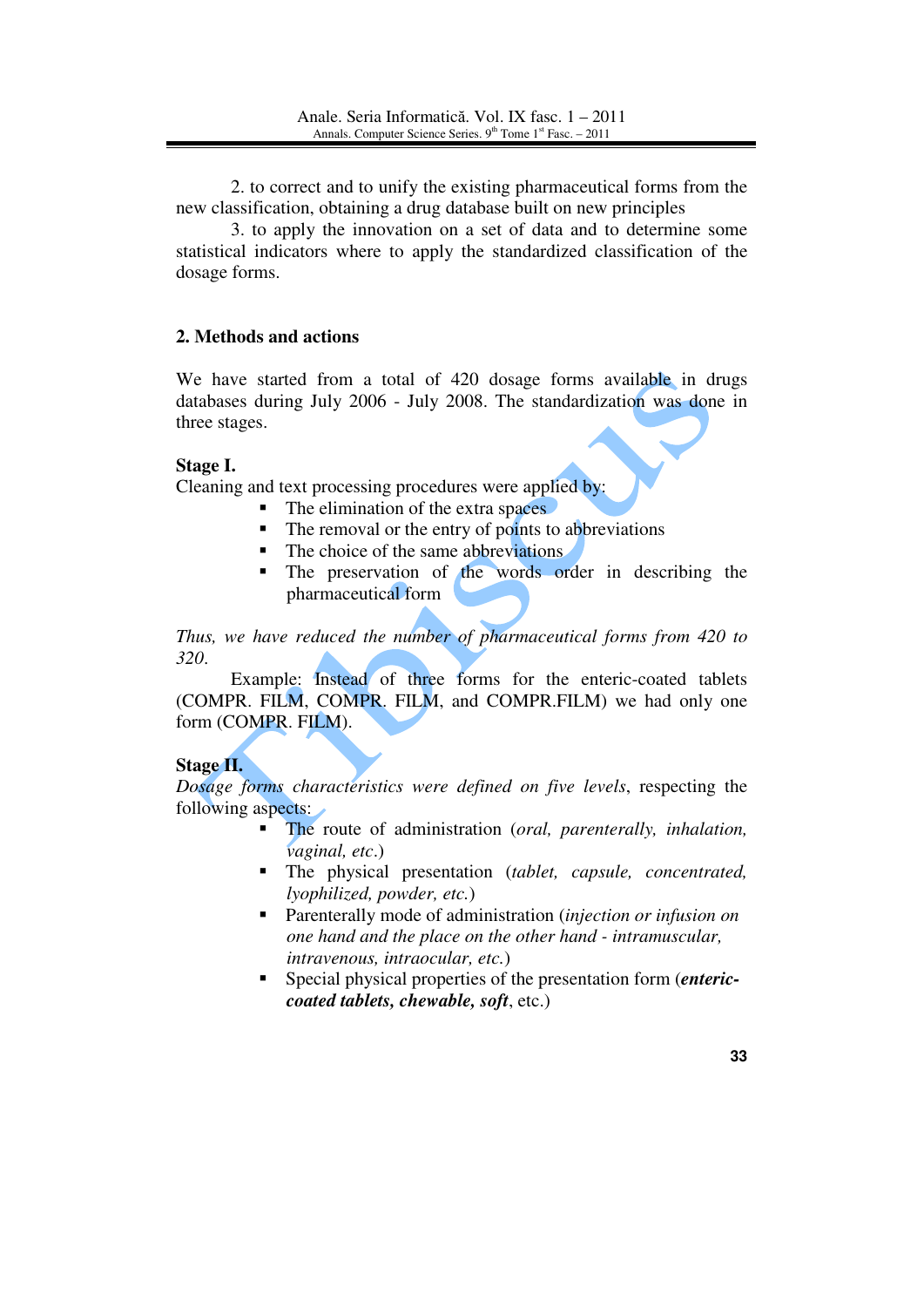- Special properties in terms of action (*how to issue them, the gastric resistance, etc.*)

One or two letters have been used for each level, for coding. The property that did need to be characterized was noted with **X**.

#### **Stage III.**

Using the new coding, all the pharmaceutical forms of presentation have been defined and the database has been updated.

### **3. Results**



 *Results of the cleaning and processing text stage*  After applying the above mentioned operations, we have reduced the number of drug forms from 420 to 320. The improvement expressed in percentage is of 23.81%.

Example: Instead of three forms for the enteric-coated tablets (COMPR. FILM , COMPR. FILM. And COMPR.FILM) we had only one form (COMPR. FILM).

## *Coding operation results*

As a consequence of the implementation of the five coding levels there have remained only 209 codes. The improvement expressed in percentage is of 50.24%.

The codification is on seven characters, divided into five levels. The lack of a feature is denoted by X, to keep the hierarchical nature of the classification.

An example of coding for capsules is presented in the following Table 1: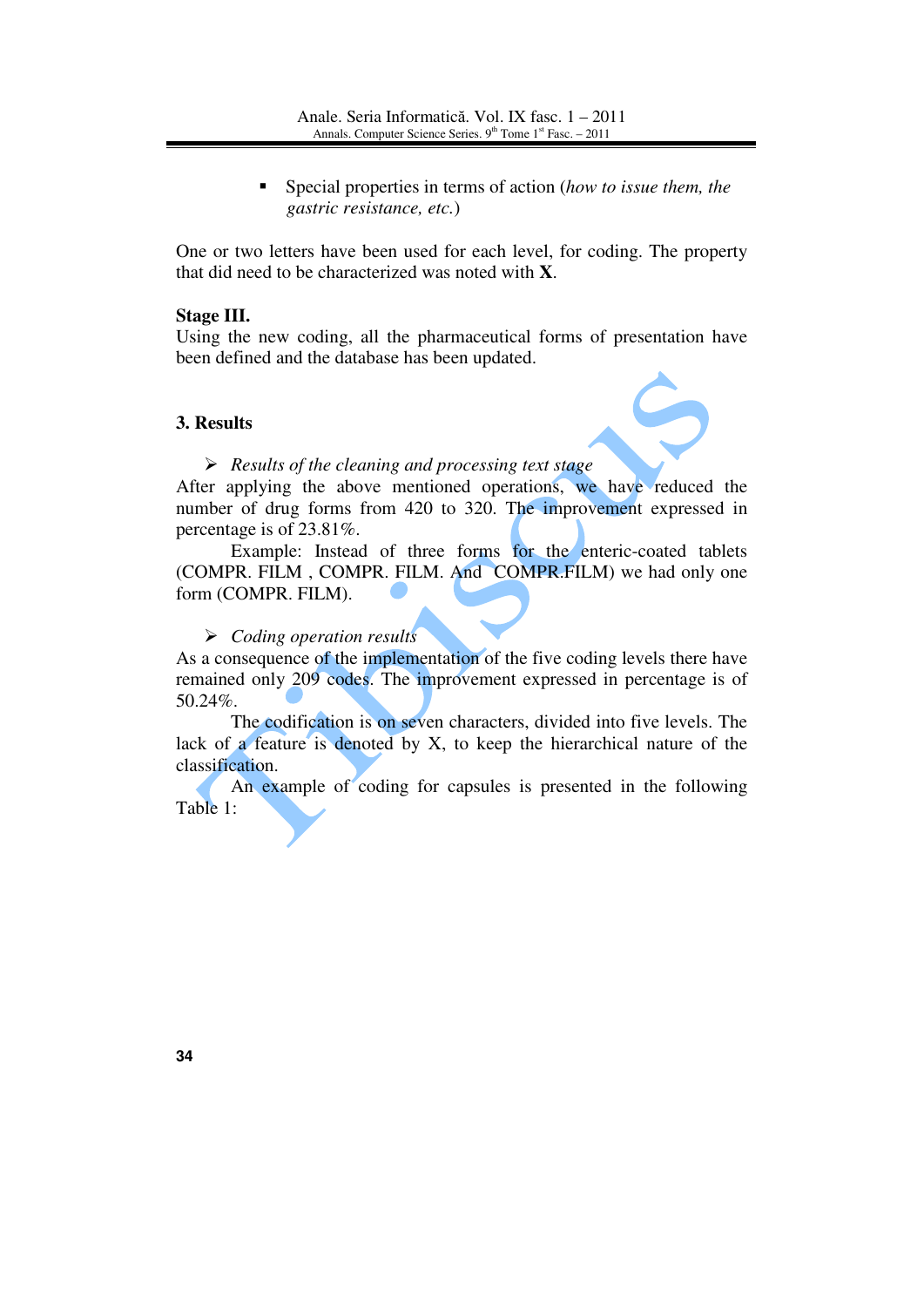|  | <b>Table 1. Coding for capsules</b> |  |
|--|-------------------------------------|--|
|--|-------------------------------------|--|

| <b>Denumire scurta</b>          | C1 | C <sub>2</sub> | C3        | IC4 | C <sub>5</sub> | Denumire lunga                             |
|---------------------------------|----|----------------|-----------|-----|----------------|--------------------------------------------|
| CAPS.                           | O  | СA             | lхх       | ΙX  | X              | Capsule                                    |
| <b>CAPS. CU MICROSFERE</b>      | O  | СA             | <b>XX</b> |     | X              | Capsule cu microsfere                      |
| ICAPS. CU MINI-COMPR. GASTROREZ | O  | CA             | XX        | ls  | G              | Capsule cu minicomprimate gastrorezistente |
| CAPS. CU PULB.INHAL.            |    | СA             | XX        | ΙP  | X              | Capsule cu pulbere inhalanta               |
| CAPS. ELIB. MODIF.              | 0  | CA             | XX        | ΙX  | M              | Capsule cu eliberare modificata            |
| CAPS. ELIB. PREL.               | 0  | CA             | XX        | ΙX  | P              | Capsule cu eliberare prelungita            |
| CAPS, ENTER.                    | O  | СA             | XX        | X   | E              | Capsule enterosolubile                     |
| <b>CAPS. GASTROREZ.</b>         | O  | CA             | <b>XX</b> | ΙX  | G              | Capsule gastrorezistente                   |
| CAPS. MOI                       | O  | СA             | XX        | ΙM  | X              | Capsule moi                                |
| CAPS. MOI GASTROREZ.            | O  | CA             | <b>XX</b> | lм  | G              | Capsule moi gastrorezistente               |
| CAPS, MOI VAG.                  | V  | СA             | <b>XX</b> | lм  | X              | Capsule moi vaginale                       |
| <b>CAPS. PULB. MICRONIZATA</b>  | O  | CA             | <b>XX</b> | P   | ΙX             | Capsule cu pulbere micronizata             |
| CAPS. RET.                      | O  | CA             | XX        | ΙX  | R              | Capsule cu eliberare retard                |
| CAPS, VAG.                      | V  | СA             | lхx       | X   | X              | Capsule vaginale                           |

## *Results of coding the medicines database*

Using the new drugs database coding, we could make different assessments on the number of drugs available, having one or more required features.

In the following example (Table 2.) you can see the distribution of the number of drugs available, depending on the route of administration for the first 10 routes of administration.

| Cod C1 | <b>Descriere</b> | Numar medicamente | <b>Procent</b> |
|--------|------------------|-------------------|----------------|
| 10     | Oral             | 13019             | 65,45          |
| ΙP     | Parenteral       | 4746              | 23,86          |
| т      | Topic            | 657               | 3,30           |
| ΙX     | Dispozitive      | 470               | 2,36           |
| н      | Oftalmic         | 241               | 1,21           |
|        | Inhalator        | 211               | 1,06           |
| ID     | Transdermic      | 176               | 0,88           |
| ΙR     | Rectal           | 117               | 0,59           |
| ΙN     | Nazal            | 89                | 0,45           |
| IV     | Vaginal          | 80                | 0,40           |

**Table 2. The distribution of the number of drugs available**

The distribution of the number of drugs within an ATC class (e.g. *Class N - Central Nervous System*) *The results of coding on a data set obtained from the prescription of drugs made using the ICMed computer system.*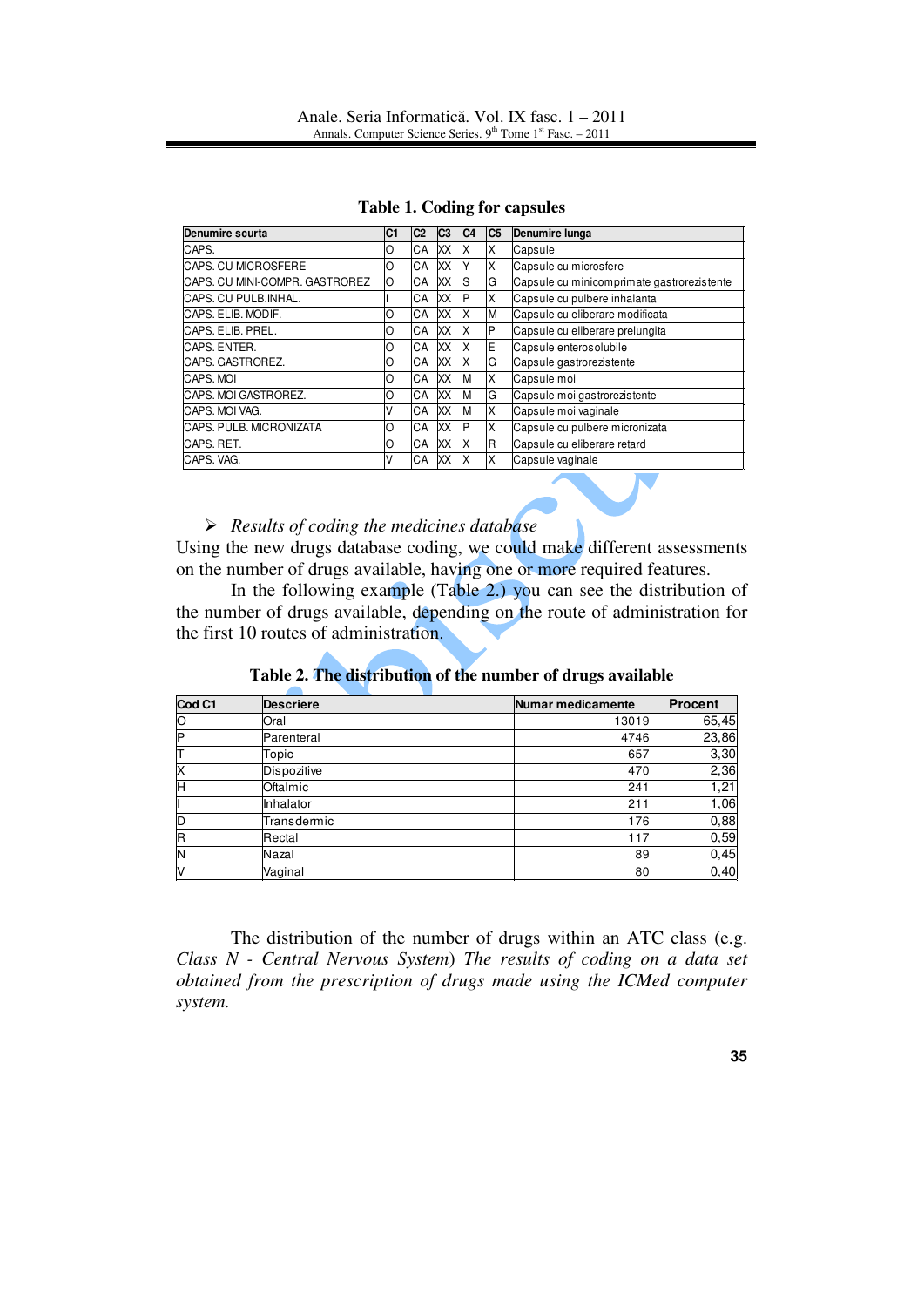| Cod C1 | Descriere   | Numar medicamente | <b>Procent</b> |
|--------|-------------|-------------------|----------------|
|        | IOral       | 3477              | 88,47          |
|        | Parenteral  | 238               | 6,06           |
|        | Transdermic | 145               | 3,69           |
|        | Rectal      | 30                | 0,76           |
|        | Inhalator   | 19                | 0,48           |
|        | Sublingual  | 6                 | 0, 15          |

**Table 3***.* **The distribution of the number of drugs within an ATC class** 

To assess the statistical application of new forms of encoding a data set obtained from the company ICMed computer system was applied and which is used by about 500 medical services providers to manage over 500.000 unique electronic patient records.

The percentage of prescriptions for drugs class ATC A02 (Drugs for acid related disorders, Table 4.and Figure 1.) was assessed, according to the dosage form codes for a total number of 6205 drug prescriptions. You can easily notice significant differences in terms of pharmaceutical form chosen, depending on the county, which shows certain patterns in choosing the medicines.

| Descriere FF<br>COD FF        |                         | TIMIS | <b>ARAD</b> |  |
|-------------------------------|-------------------------|-------|-------------|--|
| <b>OCAXXXG</b>                | CAPS. GASTROREZ.        | 65,88 | 58,34       |  |
| lo⊂o≫⊄FG                      | COMPR. FILM. GASTROREZ. | 10,81 | 19.55       |  |
| <b>OCOXXXX</b>                | COMPR.                  | 9.10  | 10,84       |  |
| <b>OCOXXEX</b>                | COMPR. FILM.            | 7,79  | 5,95        |  |
| <b>OCAXXXE</b>                | CAPS. ENTER.            | 3,97  | 0.11        |  |
| locoxxxG<br>COMPR. GASTROREZ. |                         | 0,97  | 0,00        |  |
| OCOXXBX<br>COMPR. MAST.       |                         | 0,78  | 0, 53       |  |
| PLIIXOX                       | LIOF. PT. SOL. INJ.     | 0, 30 | 0, 32       |  |
| <b>OCAXXXX</b>                | CAPS.                   | 0, 25 | 4,04        |  |

**Table 4. The percentage of prescriptions for drugs class ATC A02**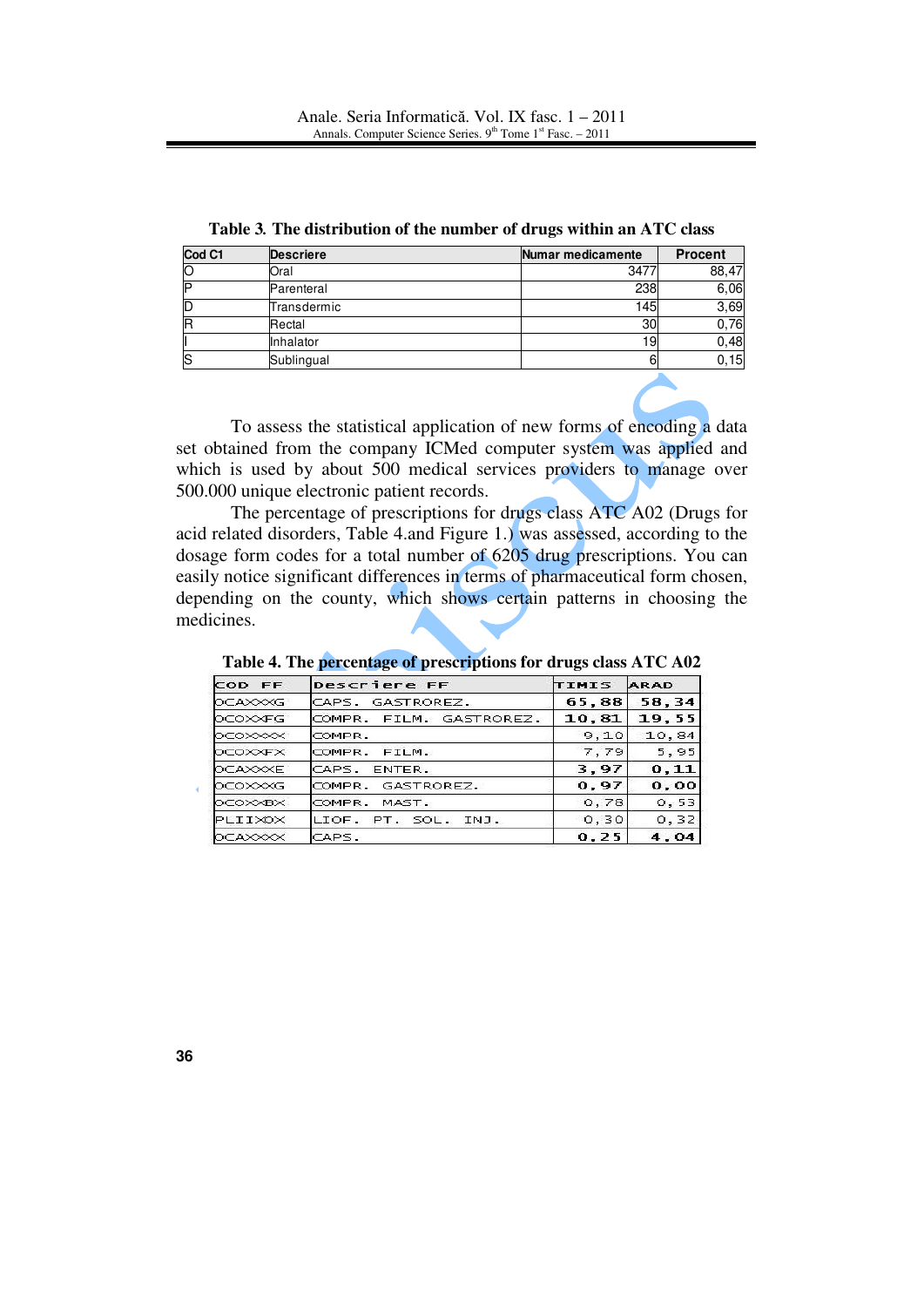Anale. Seria Informatică. Vol. IX fasc. 1 – 2011 Annals. Computer Science Series.  $9<sup>th</sup>$  Tome  $1<sup>st</sup>$  Fasc. – 2011



**Figure 1. The percentage of prescriptions for drugs class ATC A02 in Timis and Arad**

## **Conclusions and future opportunities**

The introduction of the codification standard dosage forms reduced to half the initial number of forms and allowed the correct evaluation of the number of products from the medication database, according to various practical criteria. Moreover, using the dataset obtained from the ICMed computer system used in primary care conclusions can be drawn on the choice of family doctors and specialists, leading indirectly to new opportunities to improve the quality of the medical activity.

The following objectives are aimed at in the future:

- $\overline{\text{Refining coding}}$  for the best possible quality
- $\pm$  Coding operation by complex statistics (based even on correlations using the ATC coding and diagnostic coding CIM999, respectively ICD10)

Codification extension to other characteristics of drugs such as packaging, dosing, concentration.

#### **References**

- [Alt96] D. Altman *Better reporting of randomised controlled trials: the Consort statement*, BMJ 313: 570–571, 1996.
- [AK05] E. Ammenwerth, N.F. de Keizer *An inventory of evaluation studies of information technology in health care trends in*